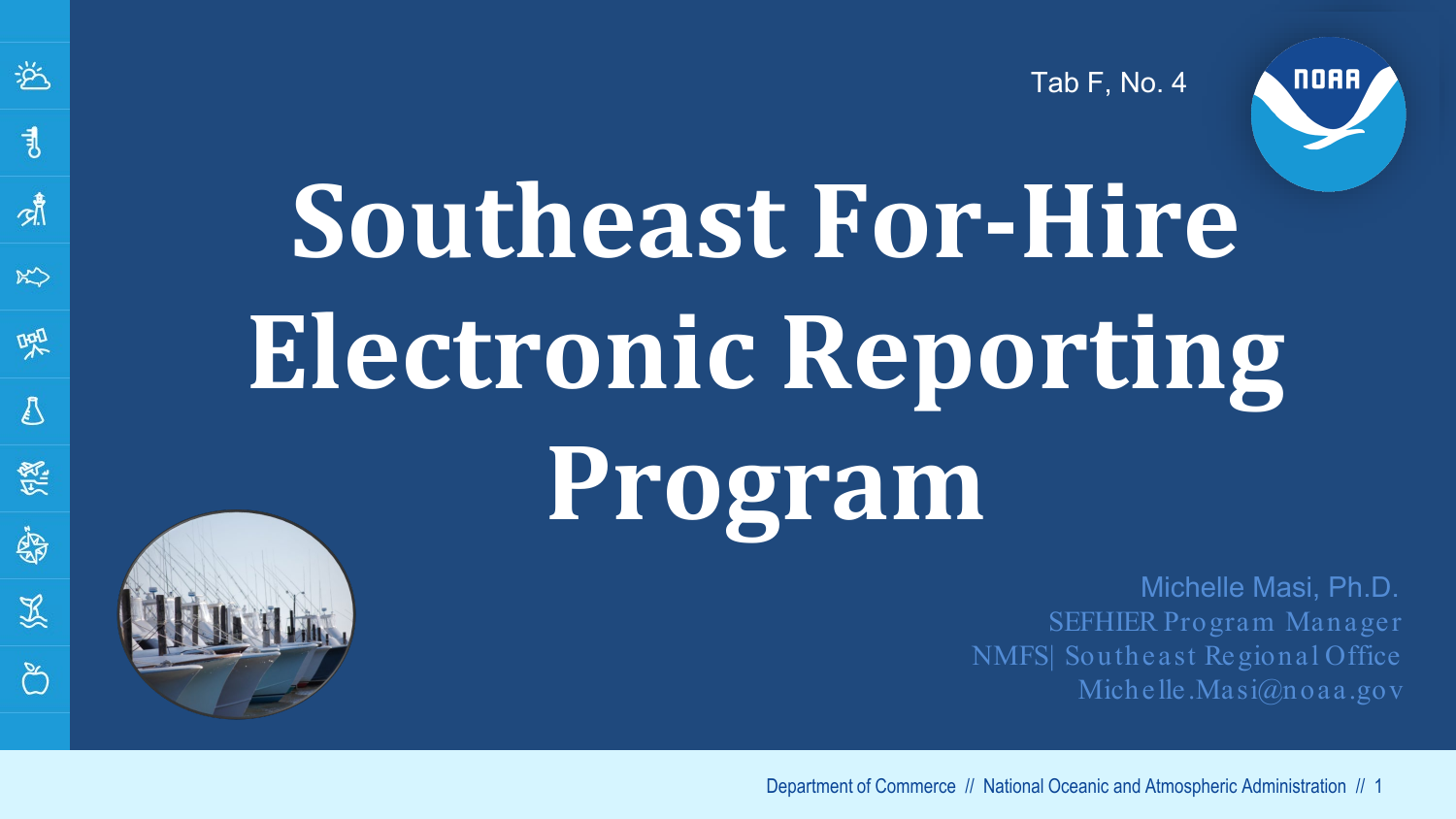| <b>Gulf &amp; South Atlantic SEFHIER</b><br>NOAA<br><b>Permit Accounts as of August 1st</b> |                                                       |                                                          |                                                |
|---------------------------------------------------------------------------------------------|-------------------------------------------------------|----------------------------------------------------------|------------------------------------------------|
| <b>Reporting Platform</b>                                                                   | <b>Gulf Permit Accounts</b><br>(change since 6/15/21) | <b>S. Atl. Permit Accounts</b><br>(change since 6/15/21) | Gulf/S. Atl. Dual<br><b>Permitted Accounts</b> |
| eTrips                                                                                      | $172 (+23)$                                           | $587 (+94)$                                              | 76                                             |
| <b>VESL</b>                                                                                 | $495 (+104)$                                          | $414 (+99)$                                              | 111                                            |
| Headboat (VESL)                                                                             | 68 $(+0)$                                             | 64 $(+0)$                                                |                                                |
| <b>VMS</b>                                                                                  | $106 (+0)$                                            |                                                          |                                                |
| South Carolina (VESL)                                                                       |                                                       | $144 (+0)$                                               |                                                |
| <b>Total</b>                                                                                | $841 (+127)$<br>*511 have yet to register             | $1,209 (+193)$<br>*968 have yet to register              | 187<br>*179 have yet to register               |

逧

 $\begin{array}{c} \n 1\n \end{array}$ 

啸

 $\aleph$ 

翠

 $\mathcal{D}$ 

经

S

災

 $\infty$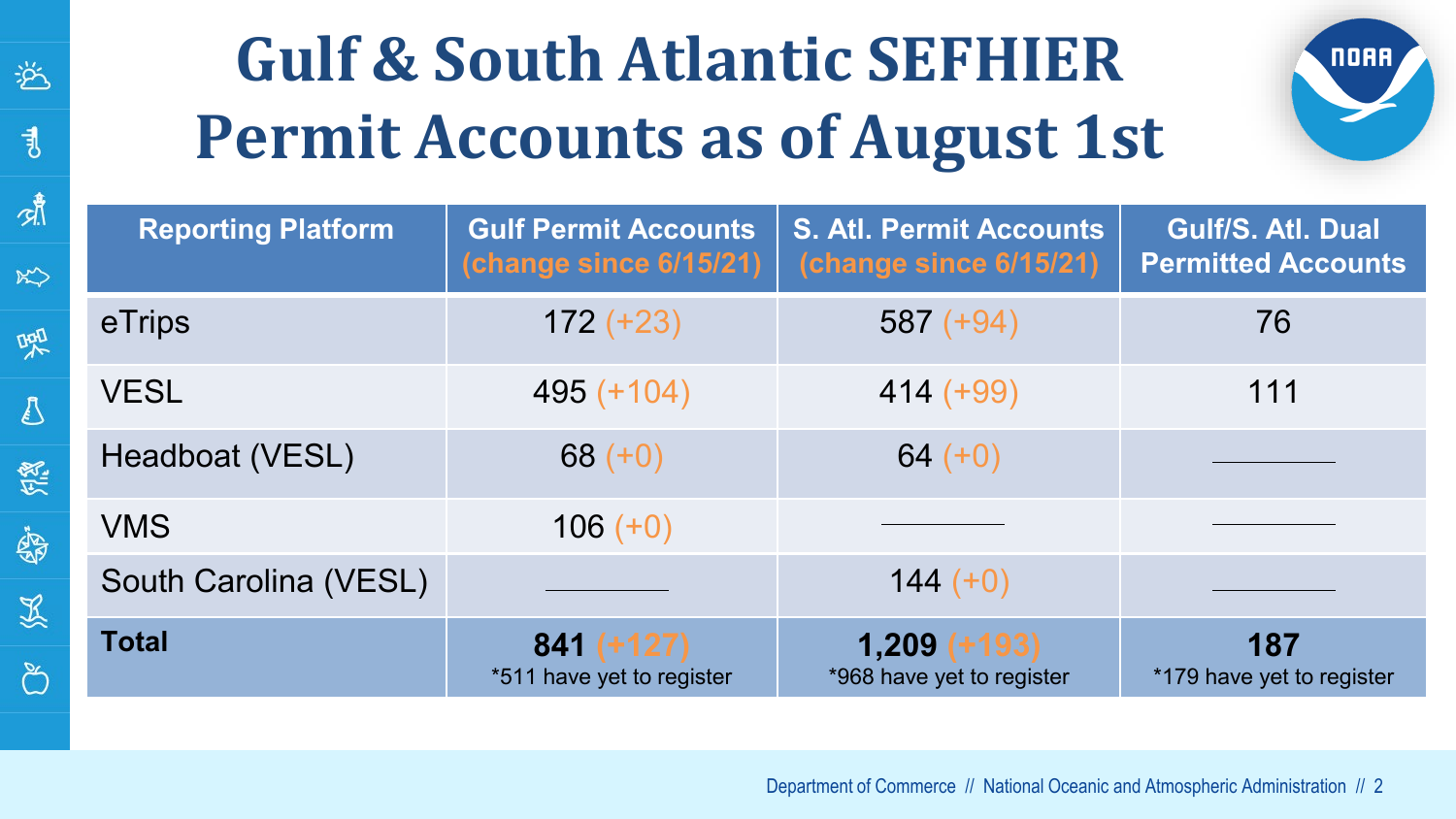### **Gulf & South Atlantic Permit Accounts**



- 1,658 permit holders have yet to register with approved vendor
	- Following June fishery bulletin: +332 accounts
	- $\circ$  August 1<sup>st</sup> = 2,050 registered accounts
	- Accounts include both permit holders & captains (not 1:1)
- Expect 20-30% permit latency

逧

 $\overline{\mathbf{3}}$ 

啸

 $R$ 

吧

 $\sqrt{ }$ 

原

婚

显

్

- Some surrendered permits due to increased restrictions (\*S. Atl.)
- SERO and Council staff enhancing outreach efforts to improve industry understanding of For -Hire regulations
- SERO anticipates increased participation as permits come up for renewal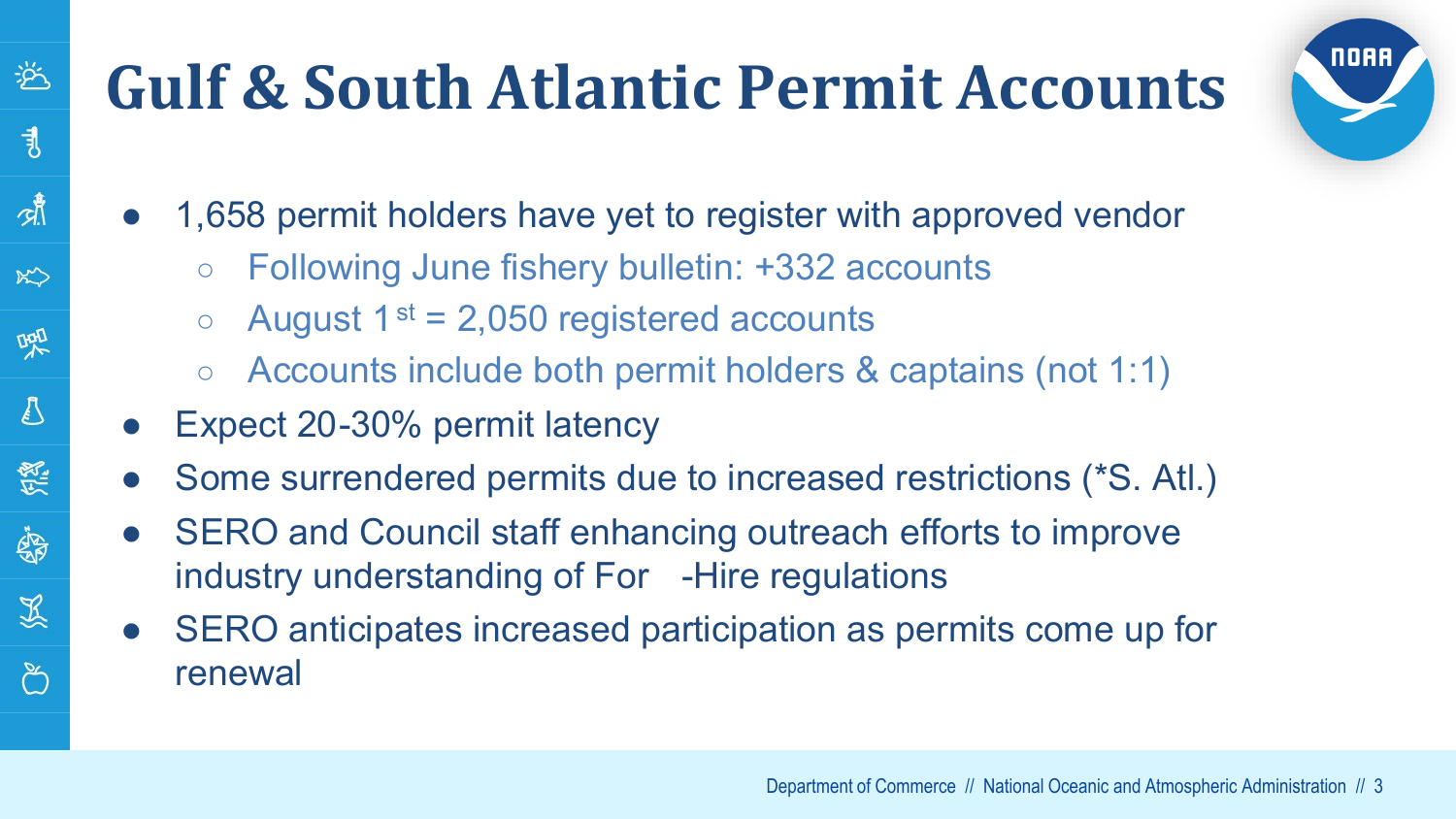### **SERO Hosted Outreach Webinars**

# **NORR**

#### Upcoming Webinars

逧

 $\overline{\mathcal{A}}$ 

啸

 $\aleph$ 

DAD

A

怨

嗡

显

్

- Sept: VMS requirements webinars
	- Sept  $7<sup>th</sup>$  @ 6:30-7:30 pm; Sept 16<sup>th</sup> @ 2-3 pm; Sept 22<sup>nd</sup> @ 6:30-7:30 pm; Sept 28<sup>th</sup> @ 10:00-11:00 am ET)
- Oct 7<sup>th</sup>: Gulf SEFHIER constituent call with Andy Strelcheck (Oct 14<sup>th</sup> for S. Atl.)

#### Past Webinars

- June  $15<sup>th</sup>$ : monthly evening webinar (0 attendees)
- June 18<sup>th</sup>: FWC agents webinar (2 sessions,  $\sim$  20 attendees  $\omega$  each)
- July 20<sup>th</sup>: FWC agents make-up session (4 South Atlantic attendees)
- $\bullet$  Webinar feedback/suggestions? Email me @Michelle.Masi@noaa.gov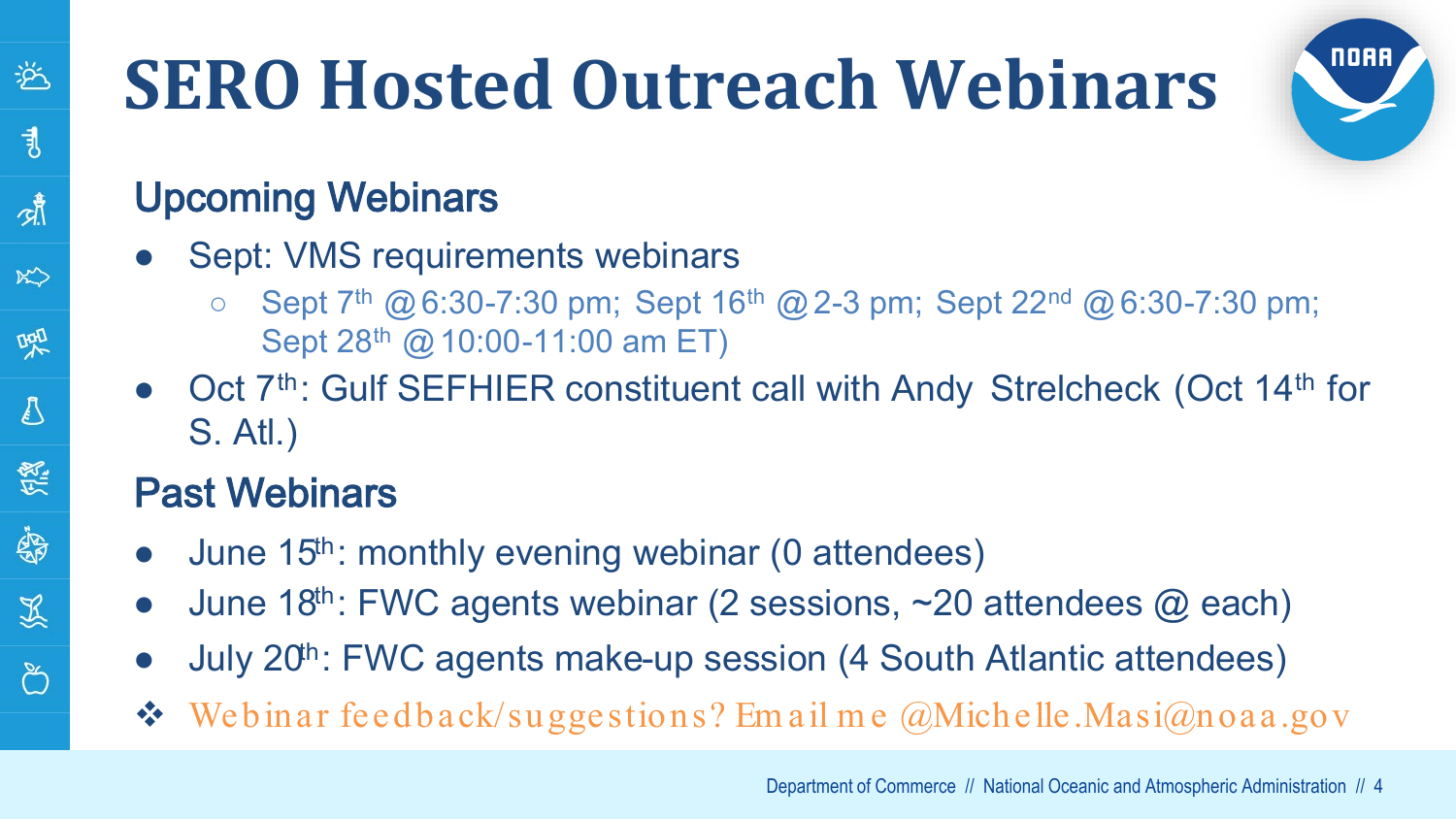### **Continued Outreach**

兴

弐

্যাঁ

 $\aleph$ 

Dall

 $\mathcal{B}_{\mathcal{A}}$ 

绿

家

災



- July  $12<sup>th</sup>$ : reporting requirements letter sent to GARFO/SERO permitted vessels
- eTrips and VESL are now sending notifications to app users when an updated is pushed out
- SEFHIER program toolkits mailed on request and can be found electronically on our webpage (under Guides and Tools).
- Regular website updates and improvements are ongoing
	- E.g. updated answers to FAQs will be added to our website

[https://www.fisheries.noaa.gov/southeast/recreational](https://www.fisheries.noaa.gov/southeast/recreational-fishing-data/southeast-hire-integrated-electronic-reporting-program) -fishing data/southeast -hire -integrated -electronic -reporting -program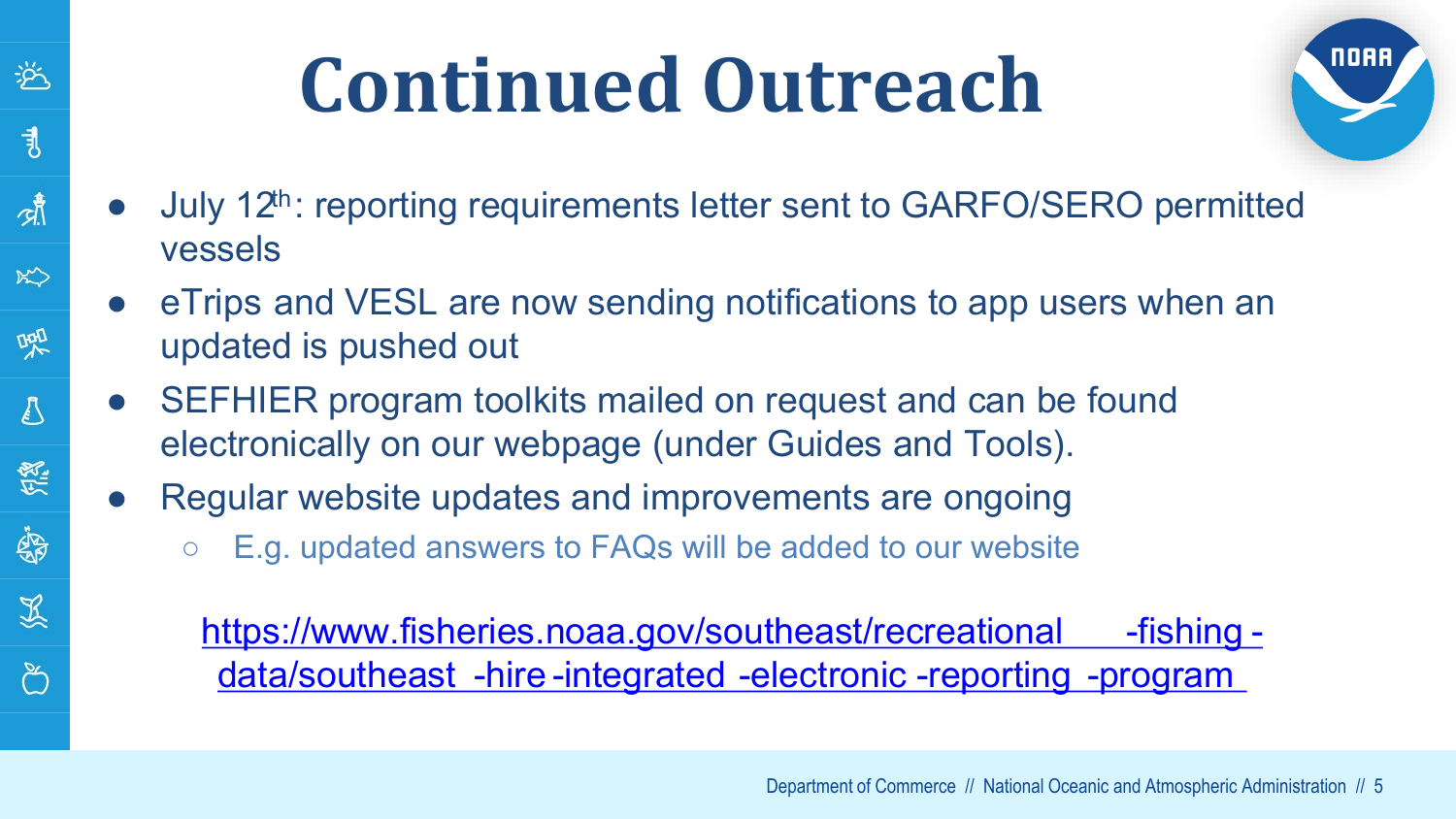### **VMS Update**



#### cVMS (cellular -based VMS) Type Approvals for Gulf For -Hire

- 1. Faria ETERMC cVMS approved
- 2. CLS NEMOCVMS approved

屰

 $\overline{\mathcal{A}}$ 

啸

 $\aleph$ 

DAD

₿

绿

家

災

్ర

- 3. Nautic Alert cVMSis currently undergoing sea trials for approval
- $\mathbf{\hat{P}}$  WMS rule to publish around Sept 1<sup>st</sup>, with an effective date around Dec 1<sup>st</sup>

#### Link to all type-approved VMS Units: [https://www.fisheries.noaa.gov/southeast/rules-and-regulations/approved](https://www.fisheries.noaa.gov/southeast/rules-and-regulations/approved-vessel-monitoring-system-vms-units-reporting-southeast-hire-electronic)vessel-m onitoring-system-vm s-units-reporting-southeast-hire -electronic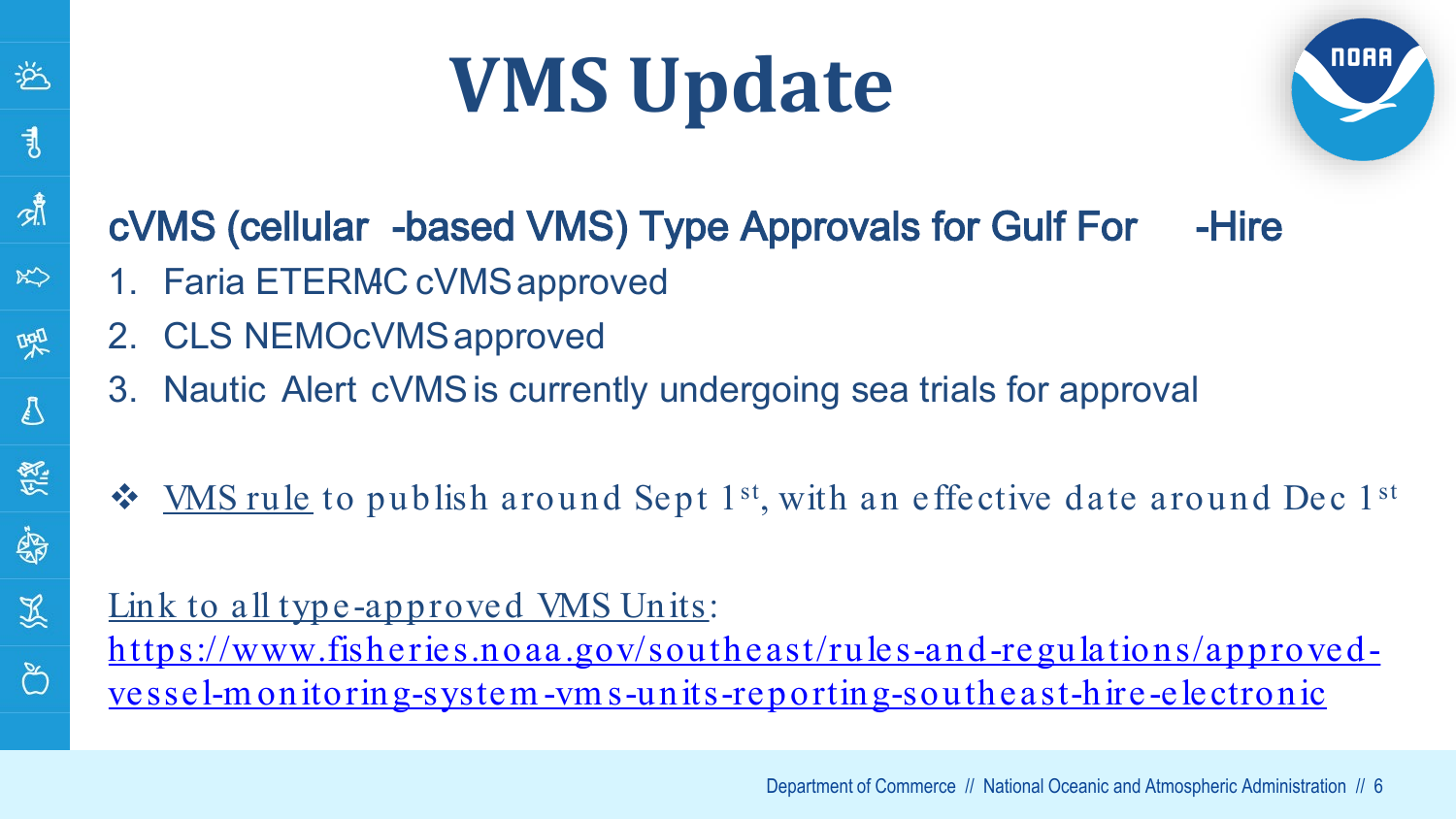### **Setting Up a VMS Unit**

举

 $\overline{\mathcal{A}}$ 

啸

 $\aleph$ 

DAD

∆

绿

**SP** 

災

్రి



- Select a Gulf For-Hire approved VMS unit (listed on website); contact a vendor; set up and install with certified installer
- Vessel owners will need to verify with their VMS vendor the unit is operational
	- $\circ$  For problems with the unit contact the vendor. The vendor may contact the SE VMS helpdesk to work through any technical issues
- Future online permit applications/renewals will allow for self -verifying that a certified electrician installed the VMS unit
- ◆ You must have an operating, Gulf For-Hire approved VMS unit to move on the water
	- o The Council is considering a lim ited equipm ent failure exem ption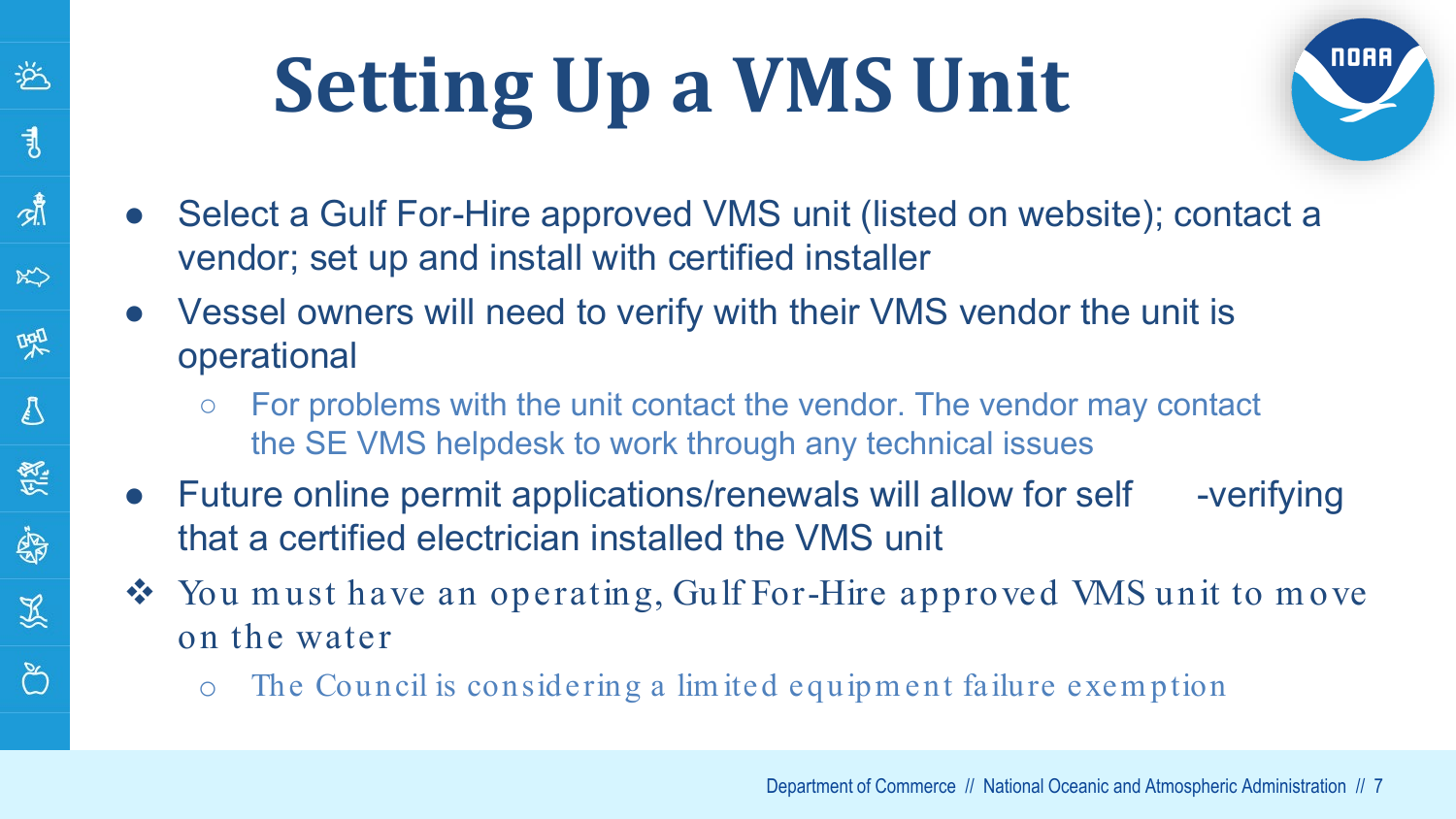### **Declaration Discussion**



- Per the regulations, a declaration is required every time a vessel leaves the dock (e.g. getting gas, ice, bait, home stop)
	- Must select appropriate trip activity on the declaration (e.g. trip no intention of fishing)
- Some vessels that were reporting consistently have now stopped reporting
- Some logbooks are missing a declaration

兴

弐

啸

 $R<sup>2</sup>$ 

吧

 $\sqrt{2}$ 

怨

\$

显

్

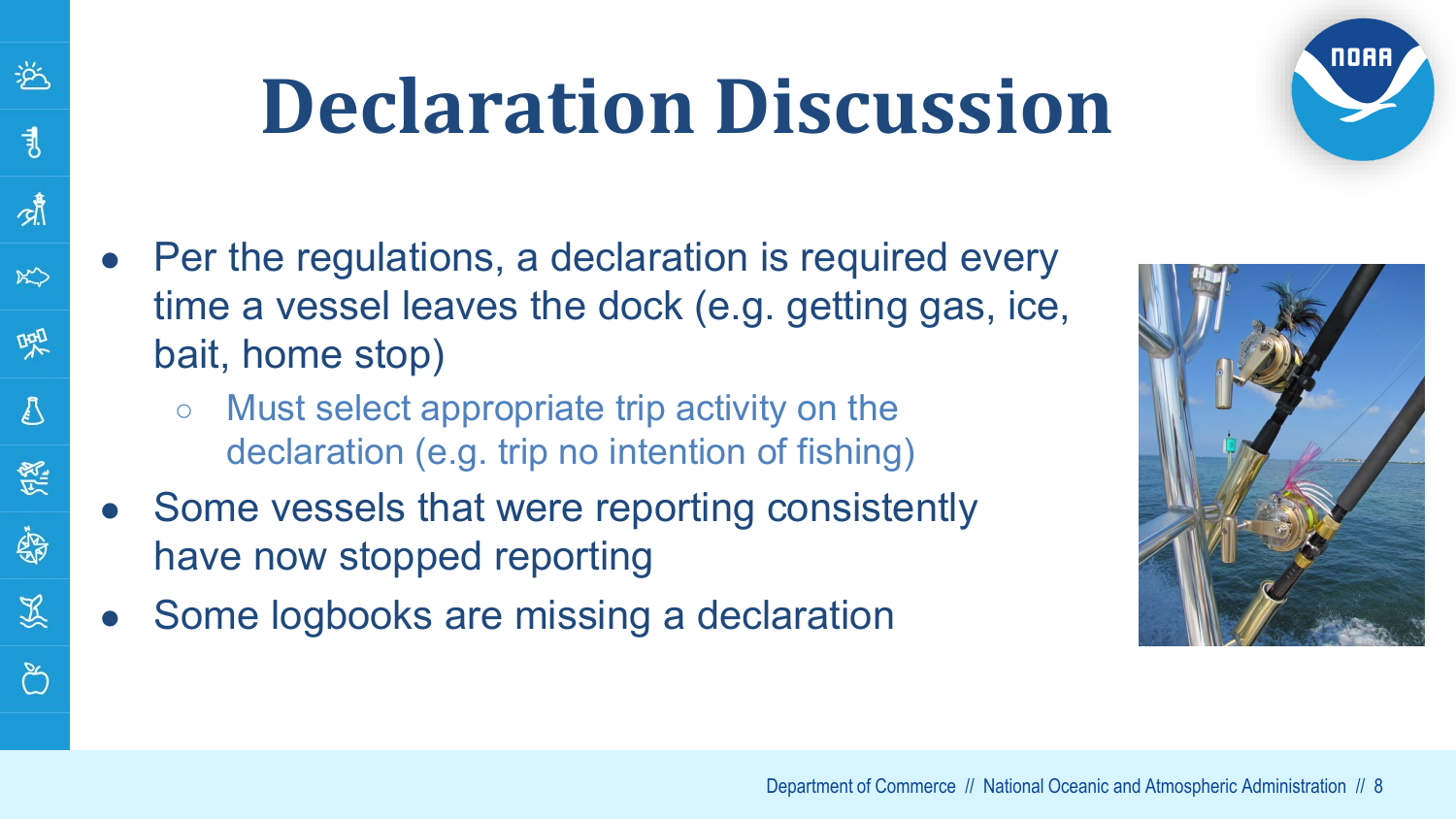

- Dually permitted vessels (Commercial Reef Fish & For -Hire):
	- Must complete both a commercial reef fish and for -hire trip declaration when going on a for -hire trip
	- o NMFS is investigating how to stream line for these dually perm itted vessels
	- o These notifications serve different purposes for each sector, and have different regulatory text
- HMS caught species:

逧

ま

啸

 $\aleph$ 

DAD

A

怨

ġ

显

ిన

- Using VESL app: still need to com plete the HMS electronic logbook report
- Using eTrips/m obile app: prom pts for HMS required questions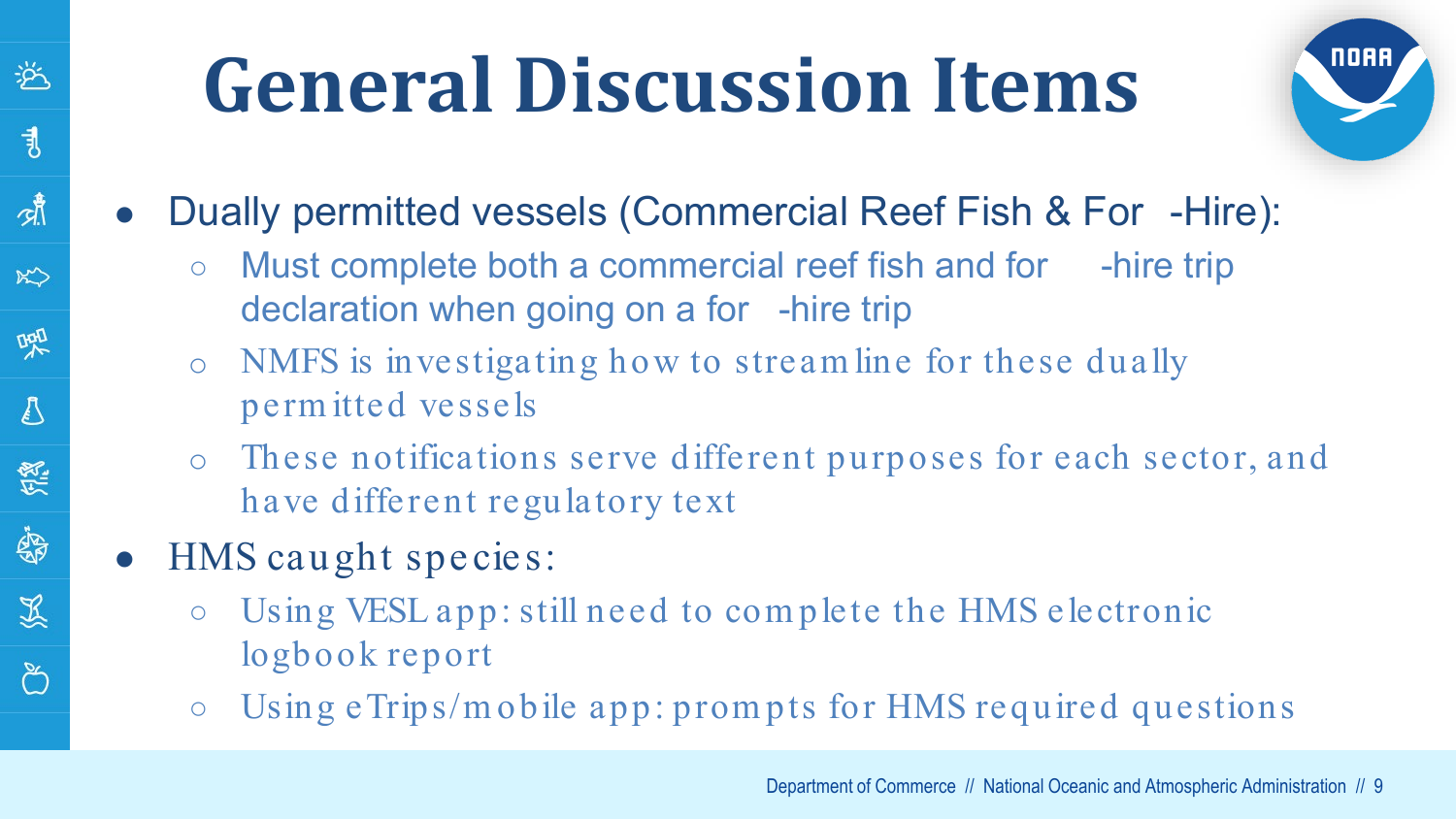### **What Can fisherman Do Now?**





**2** Create a reporting account for each vessel/user

**11 3** Review the website; watch informational videos, read SEFHIER toolkits



逧

 $\overline{\mathcal{A}}$ 

啸

 $\aleph$ 

噪

 $\sqrt{2}$ 

怨

S

以<br>R

**FOREX CHECK that your landing location is approved. If not,** submit a landing location request form for approval

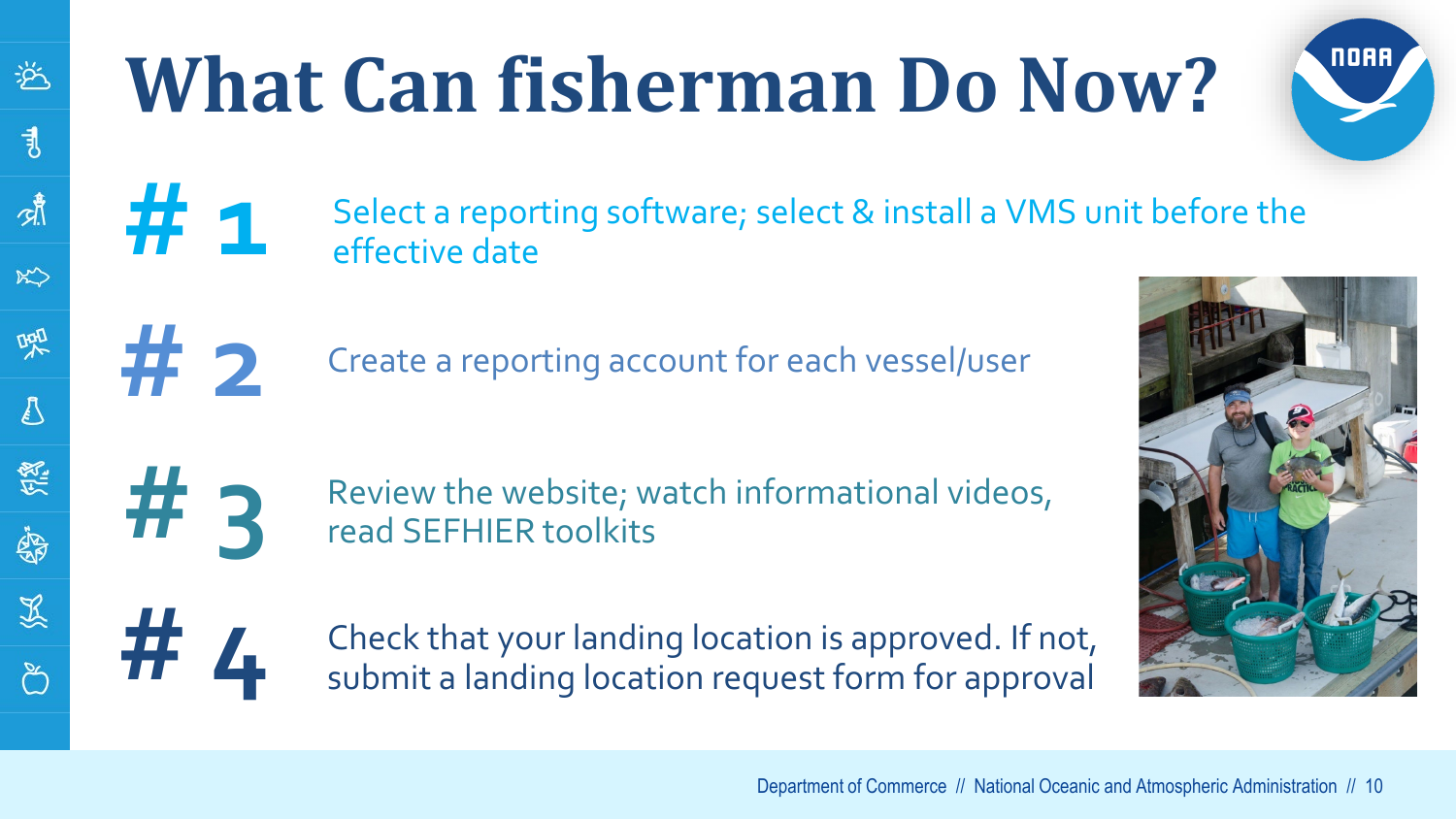### **Constituent Questions?**

#### Start on our webpage (web link on slide 5):

- News and announcements:
	- Sign up to receive SEFHIER-specific Fishery Bulletins: [https://public.govdelivery.com /accounts/USNOAAFISHERIES/subscriber/new](https://public.govdelivery.com/accounts/USNOAAFISHERIES/subscriber/new)
- Guides and Tools:

兴

司

啸

 $\aleph$ 

吧

₿

怨

\$

災



NOA

- Informational videos and the Gulf-specific toolkit online
- Upcom ing webinars dates (will also be sent via SEFHIER Fishery Bulletins)
- Find forms: landing location, power down exemption and VMS install certification
- Contact SEFHIER customer service:
	- Customer Support Toll Free: 1-833-707-1632
	- Custom er Support Em ail: [ser.electronicreporting@noaa.gov](mailto:ser.electronicreporting@noaa.gov)
	- Contact me directly:  $m$  ichelle.masi $\omega$ noaa.gov